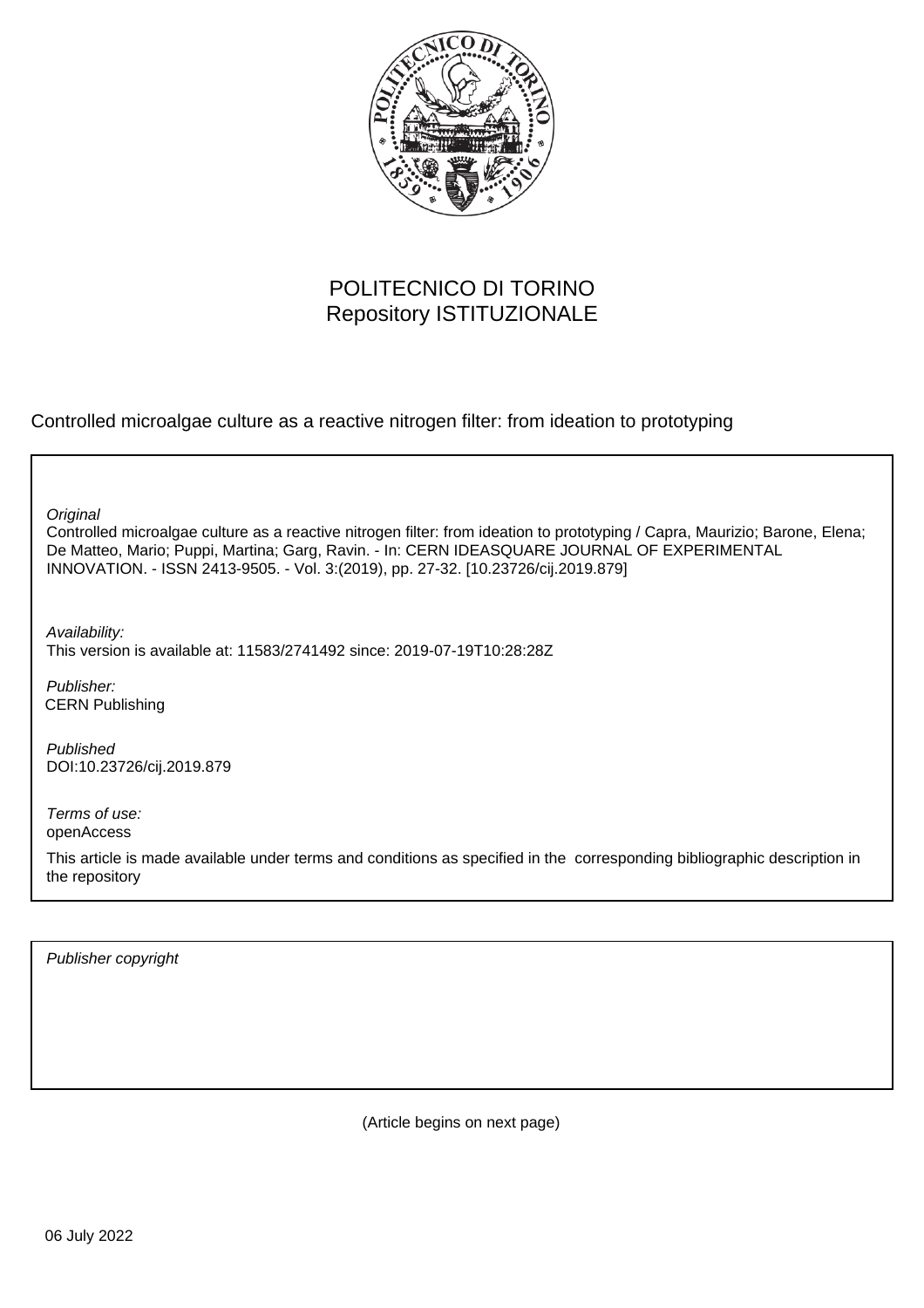## **Controlled microalgae culture as a reactive nitrogen filter: from ideation to prototyping**

Maurizio Capra,<sup>1\*</sup> Elena Barone,<sup>2</sup> Mario de Matteo,<sup>2</sup> Martina Puppi,<sup>2</sup> Ravin Garg<sup>1</sup>

<sup>1</sup>Politecnico di Torino, Italy, Corso Duca degli Abruzzi, 24, 10129 Torino TO;<br><sup>2</sup>Collège des Ingénieurs, Turin, Italy, Vie Giuseppe Gisegge, 28, 10125 Torino <sup>2</sup>Collège des Ingénieurs, Turin, Italy, Via Giuseppe Giacosa, 38, 10125 Torino TO

\*Corresponding author: maurizio.capra@polito.it

#### *ABSTRACT*

Freshwater pollution caused by excessive reactive nitrogen in water due to extensive use of nitrogen-based fertilizers poses an ecological threat. As a result of an innovation management program, the problem is explored through the stages of research, ideation, solution (identification and validation), and prototyping/execution. After a description of the problem and a theoretical argumentation of the methodology used to approach it, each of these stages are discussed and the solution is presented. A water treatment module that grows microalgae for water purification and nitrogen recovery is proposed. Algae grown can be used as biomass material for animal nutrition, biofertilizers, and for the cosmetics industry.

*Keywords: Innovation management; nitrogen; eutrophication; microalgae; bioreactor.*

*Received: May 2019. Accepted: June 2019.*

### **INTRODUCTION**

Disturbance of the nitrogen (N) cycle brought about by human activities such as intensive agriculture is a known ecological problem. According to the Planetary Boundary Framework that defines Earth's safe operating zone, disruptions in N flows have already crossed the high-uncertainty threshold beyond which stretches a post-Holocene Earth - one that is much less suitable to human development (Steffen et al., 2015). Large-scale food production system is the main drivers of the global nitrogen imbalance (EU Nitrogen Expert Panel, 2015). In particular, excessive use of nitrogen-based fertilizers and inefficient manure management contribute to the emissions of reactive nitrogen species<sup>1</sup> such as nitrous oxide  $(N_2O)$ , nitric oxides  $(NO_x)$ , and ammonia  $(NH_3)$ , which, when in excess, pose a threat to water and air quality, greenhouse gas balance, biodiversity, and soil quality (Sutton et al., 2011).

The non-binary (solved/not solved, wrong/not wrong) nature of the issue, its connectedness to other factors, and ultimately its relatively unknown scale make the nitrogen problem a "wicked" one. Therefore, it cannot be tackled solely using a technical approach (Rittel and Webber, 1973; De Leon et al., 2018). Although the problem is well recognized (UNEP, 2019), documented attempts of

This paper tells the journey of an interdisciplinary team of MBA and PhD students in the design of a solution aimed at reducing reactive nitrogen pollution in freshwater using a transdisciplinary, non-linear, and design thinking-inspired approach. The project was carried out as a part of Innovation for Change, a 20-week open-ended innovation management program organized by IdeaSquare of CERN, Collége des Ingènieurs, and Politecnico di Torino. A description of the problem of reactive nitrogen pollution in freshwater is followed by a brief analysis of non-linear innovation and design thinking methodologies. We then discuss the application of these methodologies to the problem at hand, detailing our experience in each stage of the innovation process (research, ideation, solution (identification and validation), and prototyping/execution). Lastly, we describe our solution – a water treatment module that uses microalgae for water purification and nitrogen recovery and from which the algae yield becomes biomass for biofuel and biofertilizers.



tackling it using methodologies that transcend a technology-driven approach are lacking, despite these methodologies having been recognized as useful in solving wicked problems in global challenges (Forster, 2004).

 $1$  For the purposes of this paper, reactive nitrogen will be referred to as N.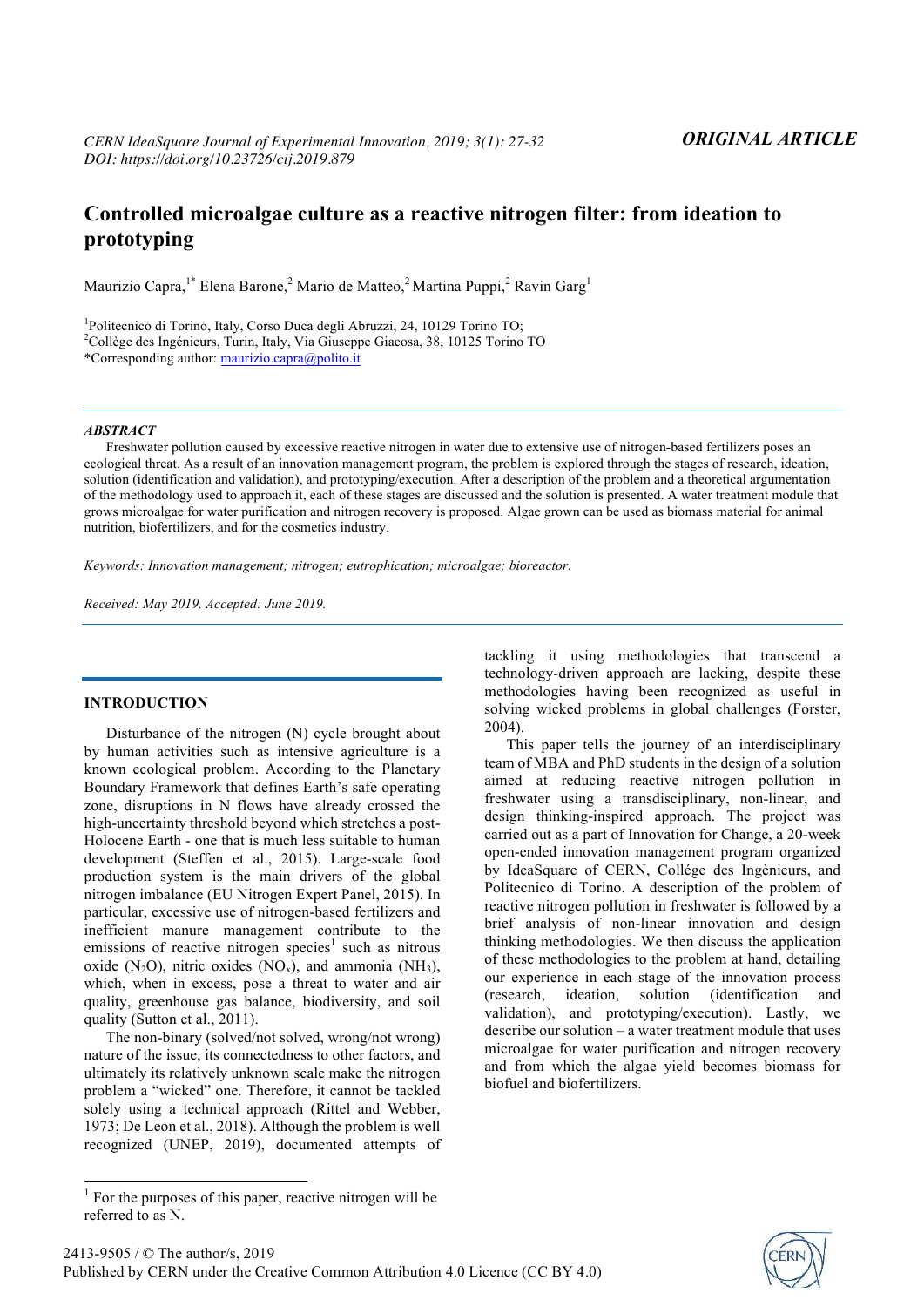## **THEORETICAL BACKGROUND**

This chapter provides context to the problem space and the methods borrowed from non-linear innovation management used to tackle the problem. The first section discusses current opinions on methodologies used in nonlinear innovation processes and the second provides details on N pollution.

## **Non-linear innovation**

A large portion of innovation happens linearly and incrementally. Linear innovation consists of three sequential steps: research  $\rightarrow$  development  $\rightarrow$  diffusion. After initial discovery in research facility, the idea is technologically developed in places with the necessary monetary resources. If proven scalable and profitable, it becomes a marketable product and is then distributed. Methods used in the stages of linear innovation are those typical of an industrial society: teamwork with each member depositary of specialized technical knowledge, incremental steps aimed at reducing uncertainty in the problem space, and a greater focus on problem solving than problem definition (Mehregany, 2018).

Non-linear (NL) innovation, also called irregular innovation, follows a different pattern (Shur-Ofry, 2016). Innovation stops being merely a cumulative and progressive process, confined within one discipline and controlled by specialists. Rather, it actively seeks to break up with existing conventions, gravitating close to paradigm shifts (Kuhn, 1970) and bringing about disruptive changes. In product development, these changes are followed by the creation of a new market pool and value network that affects people's perception of the environment in which such alteration arises, producing enormous socio-economic benefits. The value of innovations resulting from non-linear approaches is lower than conventional linear approaches; however, discoveries arising from non-linear innovation, although less frequent than those from conventional approaches, have an unexpectedly high value (Fleming, 2014.), making them particularly suitable to approach wicked problems of today's global challenges.

NL models of innovation require multi-disciplinary teams that pool their different skills sets (e.g. social design and industrial product development) and are willing and prepared for skill spillovers: using skills in areas that they are not commonly used in. These teams enjoy considerable freedom in the choice of their own sets of tools, which are usually quite diverse. They work iteratively in do-test-learn modes that ensure high learnability and use shorter steps in between the different stages (rapid prototyping is one important example). NL innovation management uses a large domain transfer (e.g. using the body to explore mental spaces, a technique also used in embodied learning (Meyer, 2012)). The most recent and powerful non-linear innovation methods are more human-centered (Utriainen et al., 2017).

#### **N-pollution and eutrophication**

Intensive agriculture is one of the main contributors to N pollution. In particular, when N-based fertilizers in soil exceed the amount crops can absorb, the surplus percolates to aquifers, freshwater, and ultimately seawater. The excess of N, which is one of the key nutrients for plants growth, causes abnormal algae bloom – a phenomenon known as eutrophication (Harper, 1992). Water bodies with their surface covered with algae are deprived of sunlight causing the death of aquatic flora. Disposal of dead biomass thus produced allows proliferation of degrading aerobic bacteria which, consequently, cause hypoxia, a phenomenon wherein the low oxygen level in water or air becomes detrimental to the ecosystem. Water bodies then become inhospitable to basic life (fauna), leading to the death of bigger forms of life such as fish and amphibians.

### **Microalgae as natural filters**

Microalgae are microscopic algae whose size varies from ten to hundreds of micrometers (Jia & Yuan, 2016). They are found in both freshwater and marine habitats. 200,000 - 800,000 species exist, of which about 50,000 species have been catalogued (Starckx, 2012). This varied biodiversity makes microalgae one of the most important resources on the planet. Through photosynthesis, they provide roughly half the atmospheric oxygen. Moreover, they are responsible for fixing inorganic carbon to the soil and are a major source of omega-3s compounds (Adarme-Vega et al., 2012). Their growth rate exceeds ordinary crops by 5 – 10 times (Zullaikah, Utomo, Yasmin, Ong, & Ju, 2019). When combined with soil-less cultivation methods, they are an ideal source of sustainable alternative food.

In recent years, microalgae have been used to treat municipal, agricultural and industrial wastewater (Masojídek & Torzillo, 2008) as – in addition to filtering compounds such as dissolved metals, agricultural contaminants and exhaust gases – they are hungry for pollutants such as nitrates, phosphates, ammonia, and carbon dioxide, the main substances produced as a result of eutrophication.

Technologies using the filtering properties of microalgae to clean up contaminated water as classified as phytoremediation (Martinez-Porchas, Martinez-Cordova, López-Elías, & Porchas-Cornejo, 2014). Typically, phytoremediation takes place in bioreactors, i.e. controlled environments wherein algae grows in a constant water flow and the danger of algae spill out is prevented through a system of valves and filters. These systems are composed of transparent pipes (to allow sunlight for photosynthesis), filters, and water pumps. To allow optimum growing conditions, pipes should be 3 - 6 cm and 10 - 100 m in diameter and length respectively. Filters confine algae in the system, avoiding environmental dispersion, while water pumps provide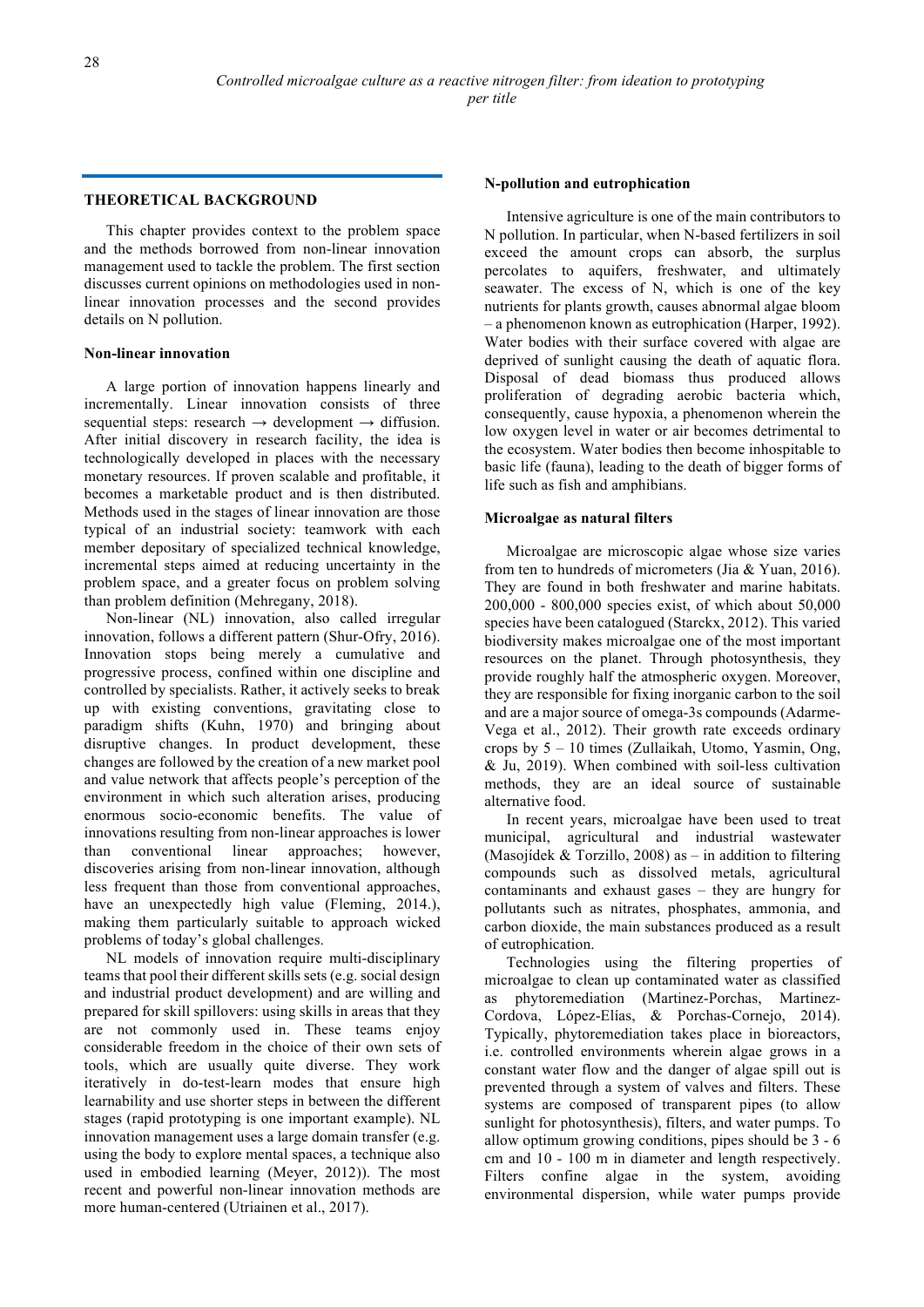fresh nutrients and oxygen through a constant flux (Muñoz & Guieysse, 2006).

In a typical nitrogen removal process using algae, ammonia is first turned into ammonium ions, then bacteria oxidize ammonia to nitrate, and lastly algae convert inorganic components into organic nutrients (Neori et al., 2004). Common microalgae cultures for freshwater recovery and nutrient removal, such as Chlorella, show high N uptake rate, and appear to be both efficient and cost effective when compared with chemical techniques (Patel, Barrington, & Lefsrud, 2012).

#### **PROCESSES AND METHODOLOGY**

The following section describes the various stages of our journey and we discuss the methodologies borrowed from non-linear innovation management we adopted to find a solution for problem of reactive nitrogen.

### **Early phase & the team**

Our interdisciplinary team, composed of 5 people with different technical skills (a management, materials, aerospace, and electronics engineer and a neuroscientist), and interests (farming, open source communities, social impact measurement, team sports, and entrepreneurship). During the project, team members were not restricted to technical backgrounds and proven competencies, but brought their interests to the table as well. These interests became new skills and were useful when we needed to expand our thinking embracing diverse points-of-view simultaneously, something prophesized by, Mehregany (2018) and others.

#### **Research Phase**

During the research phase we consulted various academic experts and industrial experts: the director of a public research institute on reactive nitrogen pollution; an expert of livestock nutrition from the UN Food and Agriculture Organization; the director of innovation of DSM, a Dutch multinational with large interests in the agricultural sector; a technician in the agricultural field expert in fertilizers among others. Other stakeholders involved in the problem such as farmers (from the UK, Italy, and Kenya), environmental associations, and inhabitants of the vicinity of polluted waters were also consulted with. Understanding the "human side" of the issue helped us better understand its complexity and develop a more rapid evaluation of possible solutions. At the beginning, we considered an educational program aimed at helping farmers optimize the amount of fertilizers used, but, after talking to a few farmers, we understood that most of them would have not accepted the behavioural change this would entail.

#### **Ideation phase**

After gaining an understanding of the problem space, we brainstormed various ideas, without considering our technical expertise to allow an out-of-the-box thinking. In this phase, we used the following methods (some invented, some suggested to us by mentors, colleagues, and literature):

- freely letting our imagination contemplate, in particular, about the challenge in dystopian and utopian scenarios (Sørensen, 2006);
- applying one core technique from each member's individual expertise to the challenge (e.g. - machine learning, aerodynamic modelling, or open-source software development);
- picking one aspect of the challenge (for example eutrophication) and answer "why" questions until a satisfactory level of depth into the problem was reached;
- playing a game called "Ideopedia" in which to a word related to the challenge another one had to be associated, and the association explained (Sgobba, 2017).

After several ideas were collected, we voted on the most promising one: "transferring agriculture away from the soil", based on its practical and innovative appeal. We again conducted research through specialized literature and expert/stakeholders interviews, brainstormed on practical solutions, and further explored the idea space.

## **Early technical and economical feasibility analysis phase & iteration**

Ultimately, we identified five possible solutions of the idea we selected and we voted on them. We reached consensus on one (floating platforms), that was to be followed-up on with more research on its technical and economical feasibility. However, we realized that solution was not feasible (see Results section). In the meantime, partially repeating the steps of research and ideations phases, we arrived to a second solution, which we immediately started to prototype (see Results section). In this phase we applied the rapid changes and high adaptability that nonlinear innovation requires.



**Fig. 1.** The first 3D-printed prototype, which allowed us to understand we were after the wrong form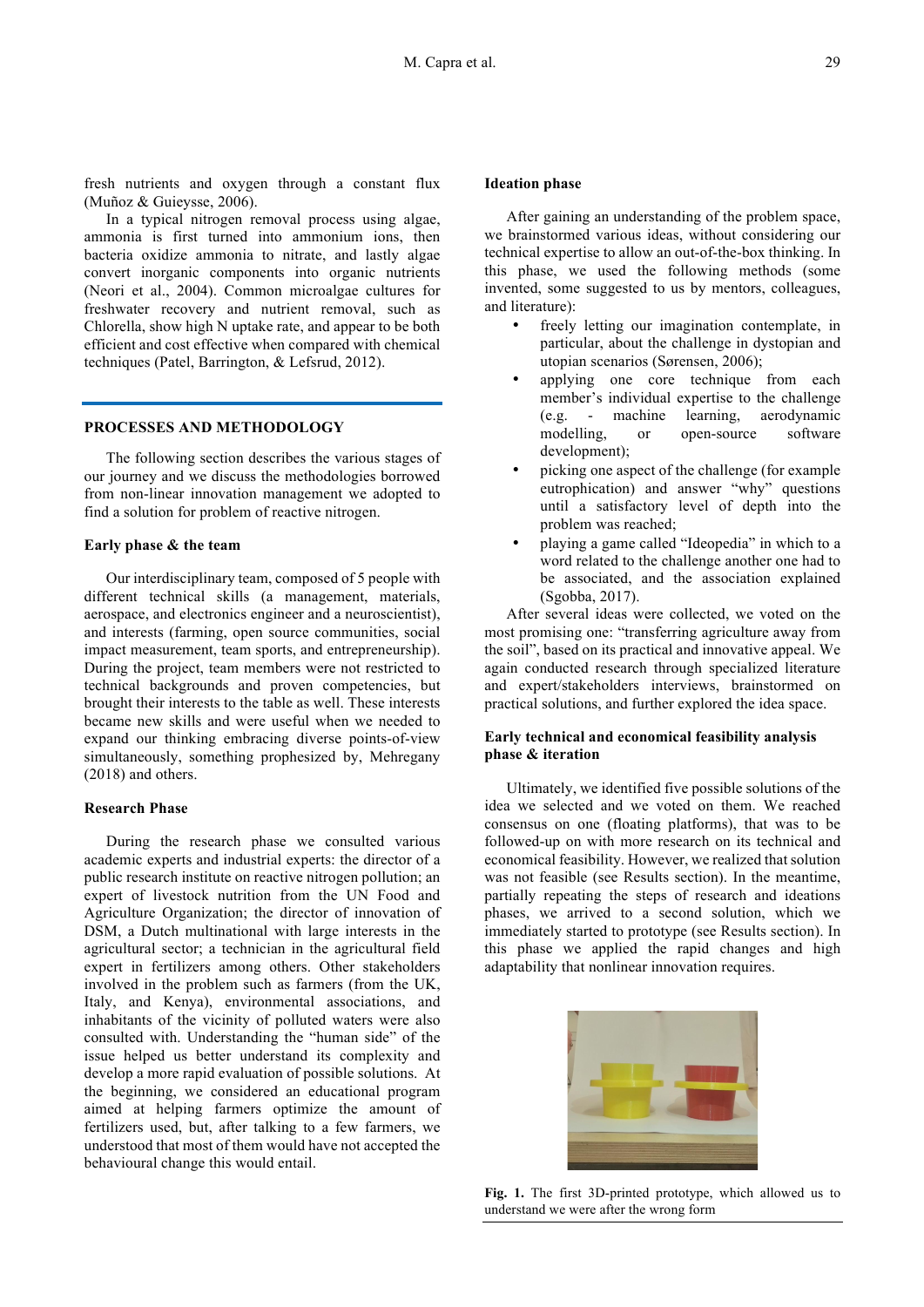#### **Prototyping phase**

As nonlinear innovation methodology recommends, we started prototyping as soon as we had a solution (Leifer and Steinert, 2011). At first, we found this a bit forced upon us, as we feared we were not ready yet. However, after a couple of failed/inappropriate prototypes (Fig. 1), we found this useful, as it allowed us to have a sense of "reality" and concreteness of the product we were developing. It also highlighted limitations and suggested improvement areas of our solution. The prototyping phase is discussed in the Results section.

#### **RESULTS**

Two ways to solve the issue of nitrogen pollution are: decoupling the use of soil from agriculture, thereby reducing nitrogen leaks or absorbing excess nitrogen being leached to the waterways, thereby limniting the damage after the leak. The solution presented adopts both the approaches.

The first proposal was to grow nitrogen-hungry hydroponic plants or flowers on floating platforms, such as the one in Fig. 1. The plants would act as a nitrogen sink by absorbing excess N, whilst providing a substitute for the same plants or flowers grown on land that requires the introduction of NPK (nitrogen, phosphorus, potassium) through fertilizers. The floating platform would be made of buoys to allow floatability and a variable number of predisposed spaces in the middle, where plants could grow. Keeping modularity in mind, the platform was limited to 4 sq. m. to allow it to be adaptable to the curvature of the bank and to withstand waves. Plants roots would not directly be in contact with water, but a mechanical water distribution system, made of simple pipes and drippers would ensure the right amount of water and nutrients. Treated water could then escape the platform through another series of pipes.

However, issues with harvesting, maintenance, and complications resulting from a floating surface in a flowing river made this design unfeasible.



**Fig. 2.** Sketch of the freshwater floating platform

Hence, we propose growing algae in a series of bioreactors that are placed on dry land along the banks of rivers and lakes. The system would consist of pumps that would feed polluted water to the bioreactor. A mesh placed before the pump would stop objects such as plastic bottles, branches, fish etc. from clogging the system. An algae initiator would be placed inside a bioreactor to grow by absorbing dissolved nitrogen and other minerals, see Fig. 3. Clean water would then be passed through a series of filters to avoid the seepage of algae into the water body. Species native to the water body, typically Spirulina or Chlorella, would be used so as to not disturb the ecosystem balance. Algae has a higher N absorption rate as compared to other plants and it grows much faster. Considering an absorption rate of 25 mg/l, which is typical for Chlorella, and a bioreactor of 6 cm diameter and 100 m length, as suggested by the study mentioned earlier, 450 grams of N can be removed in 1 year, considering that the algae populates the entire bioreactor in 6 days (Jia, H., & Yuan, Q.). The bioreactors could be stacked vertically such as in Figure 3. A stack of 10 bioreactors would require an area of 5 sq. m and would be 2 m high.



**Fig. 3.** Bioreactor (Bioneer Greenenergy)

The approximate volume of the river Po in Italy, which is used as a case study, is 2,500 billion litres (Shiklomanov). Using a colorimetric system, N concentration in tap water and water from the Po river in Turin, was measured at approximately 10 mg/l and 25 mg/l respectively. Thereby, to clean the entire river in 1 year and avoid any excess leaching to the sea, we would need approximately 140 million bioreactor. Considering N is continuously added to the river over the year, it would take longer than 1 year. These bioreactors would be able to produce 25 million tonnes of algae to that can be used as animal feed or in the cosmetics and human nutrition supplement industry. The algae obtained will have to be harvested using different filtration methods such as centrifugation and microstraining.

The prototype currently being tested, Figure 4, involves a transparent PVC pipe that acts as a bioreactor, 2 sponges as the filters, 1 hose pipe and 1 battery powered 3D printed pump to circulate the water. As a pilot, we used aquatic plants to confirm the findings of the report by Jia, H., & Yuan, Q. that states that algae can remove 25 mg/l of N. We observed that after 7 days, the N concentration dropped from 25 mg/l to 10 mg/l in stagnant water. Since algae has a higher absorption rate, the findings in the report seem correct.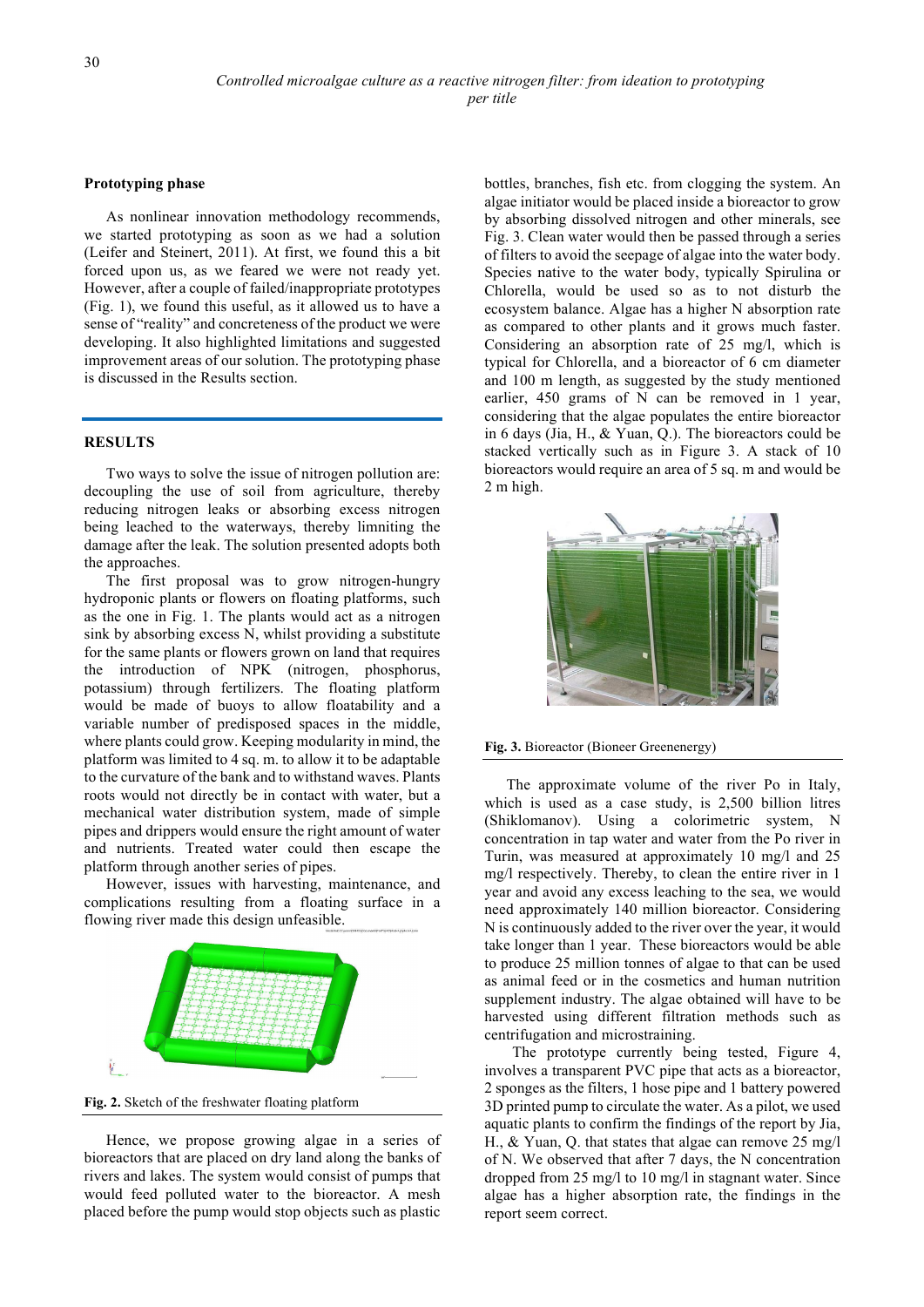



**Fig. 4.** Bioreactor prototype

#### **CONCLUSION**

Leaching of excessive reactive nitrogen from farming activities into freshwater bodies poses a serious threat to the ecosystem and on everything that depends on it. As most environmental challenges, the problem of reactive nitrogen classifies as a wicked problem and it is best to solve it through non-linear innovation processes. In the context of a 20-weeks long innovation management program, our interdisciplinary team applied some of the most important methodologies of design thinking such as use of imagination, domain and skills-transfer, rapid iterations, and early prototyping etc. Our final proposal involves the introduction of microalgae into this polluted ecosystem. Microalgae, acting as natural filters, can absorb the reactive nitrogen in addition to other dissolved substances, whilst reducing carbon dioxide and increasing oxygen levels through photosynthesis. We calculated that, with our solution, microalgae can absorb almost 80% of the N present in the water through a series of bioreactors placed besides river and lake banks. As a case study, River Po in Northern Italy can be cleaned up using 140 million of these bioreactors using up approximately 150 sq km. of area and producing 25 million tonnes of algae that can be used in the animal nutrition, cosmetics, biofertilizer, or human nutrition supplements industry after due processing.

## **ACKNOWLEDGEMENT**

We would like to acknowledge the support from all the mentors from CERN, CDI, and Politecnico di Torino and thank these organizations for letting us use their workspace for working and prototyping. Also, the support from DSM was invaluable, especially from Mr. Maik Kindermann. Finally, we would like to thank all the people that we interviewed and met with for their time and sincere inputs.

## **REFERENCES**

- Adarme-Vega, T. C., Lim, D. K. Y., Timmins, M., Vernen, F., Li, Y. & Schenk, P. M. 2012. Microalgal biofactories: A promising approach towards sustainable omega-3 fatty acid production. *Microbial Cell Factories,* 11 (1), pp. 96.
- Bioneer Greenenergy, Algae Photobioreactor. Retrieved from https://www.indiamart.com/proddetail/algaephotobioreactor-1623001348.html
- Bower, J. L. & Christensen, C. M. 1995. Disruptive technologies: Catching the wave. *Harvard Business Review,* 73 (1), Jan-Feb, pp. 43-53.
- De Leon, N., Sun, Q., Utriainen, T., Nordberg, M. & Jones, R. 2018. Future states: Design and science for sustainability. *CERN IdeaSquare Journal of Experimental Innovation,* 2, pp. 15-24.
- EU Nitrogen Expert Panel. 2015. Nitrogen Use Efficiency (NUE): An indicator for the utilization of nitrogen in food systems. Retrieved from http://www.eunep.com/wpcontent/uploads/2017/03/N-ExpertPanel-NUE-Session-1.pdf
- Fleming, L. 2014. Perfecting Cross-Pollination. *Harvard Bussiness Review,* 82, pp. 22–24.
- Forster, M. 2004. Higher order thinking skills. *Research Developments,* 11, Art. 1.
- Harper, D. 1992. What is eutrophication? In D. Harper (Ed.), *Eutrophication of Freshwaters: Principles, problems and restoration,* pp. 1-28.
- Jia, H. & Yuan, Q. 2016. Removal of nitrogen from wastewater using microalgae and microalgae-bacteria consortia. *Cogent Environmental Science,* 2 (1), 1275089.
- Kuhn, T. S. 1970. *The structure of scientific revolutions.* Chicago: University of Chicago Press.
- Leifer, L.J. & Steinert, M. 2011. Dancing with Ambiguity: Causality Behavior, Design Thinking, and Triple-Loop-Learning. *Information Knowledge Systems Management,* 10, pp. 151–173.
- Martinez-Porchas, M., Martinez-Cordova, L. R., López-Elías, J., & Porchas-Cornejo, M. 2014. Bioremediation of Aquaculture Effluents. In S. Das (Ed.), *Microbial Biodegradation and Bioremediation*, pp. 541–568. London: Elsevier.
- Masojídek, J. & Torzillo, G. 2008. Mass Cultivation of Freshwater Microalgae. In *Encyclopedia of Ecology*, pp. 2226–2235. Oxford: Academic Press.
- Mehregany, M. 2018. *Innovation for Engineers: Developing Creative and Entrepreneurial Success.* Boston: Springer.
- Meyer, P. 2012. Embodied Learning at Work: Making the Mind-set Shift from Workplace to Playspace. *New Directions in Adult and Continuing Educaction,* 134, pp 25–32.
- Muñoz, R., & Guieysse, B. 2006. Algal–bacterial processes for the treatment of hazardous contaminants: A review. *Water Research*, 40 (15), pp. 2799–2815.
- Neori, A., Chopin, T., Troell, M., Buschmann, A. H., Kraemer, G. P., Halling, C., Shpigel, M & Yarish, C. 2004. Integrated aquaculture: Rationale, evolution and state of the art emphasizing seaweed biofiltration in modern mariculture. *Aquaculture,* 231 (1), pp. 361–391.
- Patel, A., Barrington, S. & Lefsrud, M. 2012. Microalgae for phosphorus removal and biomass production: A six species screen for dual-purpose organisms. *GCB Bioenergy,* 4 (5), pp. 485-495.